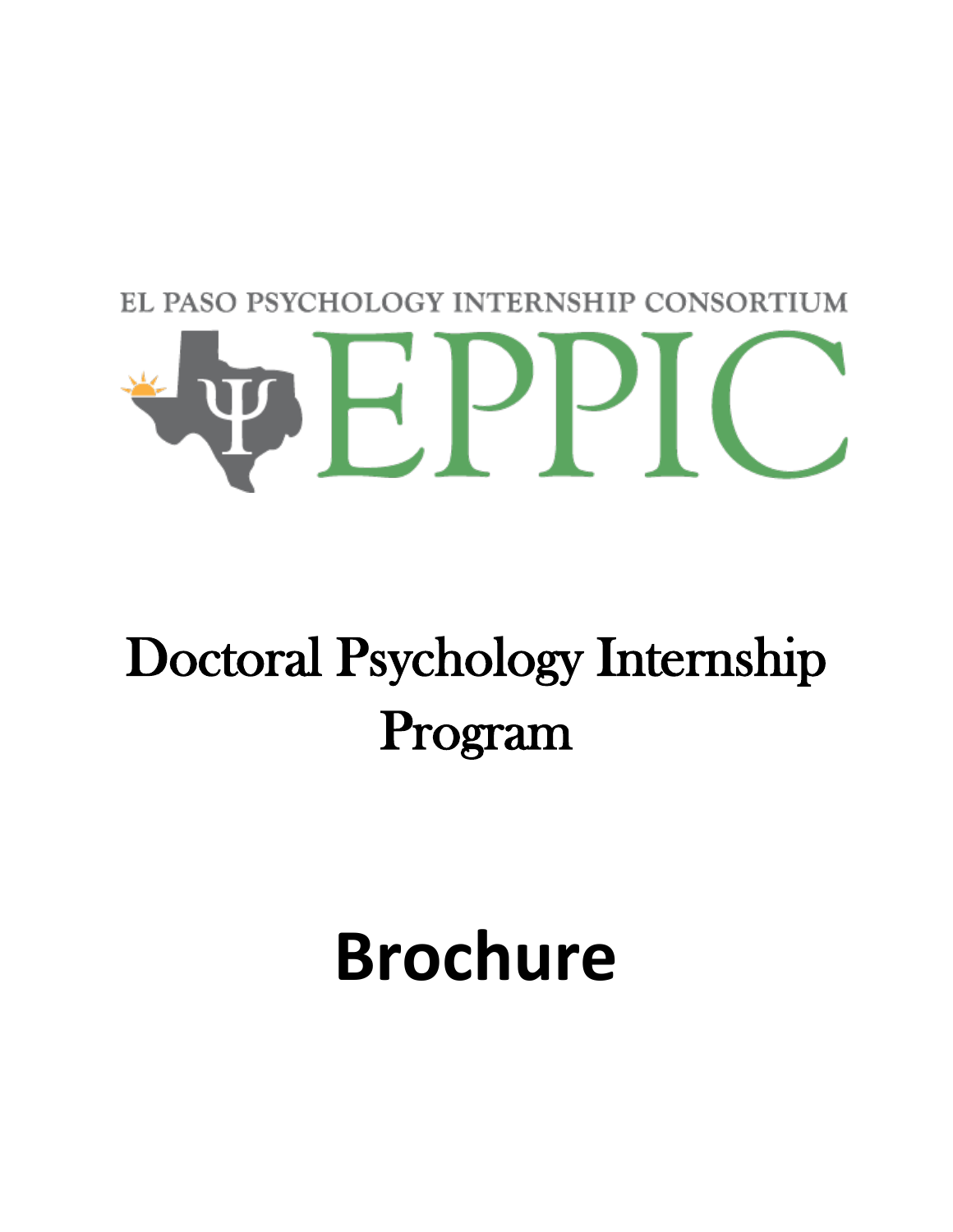#### **Mission**

The mission of the El Paso Psychology Internship Consortium (EPPIC) is to provide a comprehensive training program for doctoral interns in psychology, in order to prepare competent psychologists and effective multicultural therapists. The internship consortium was created in August 2012 with the express purpose of pooling resources to develop a unique and well-rounded experience for doctoral psychology interns. The overarching goal of the program is to provide interns with a broad and general training experience in order to cultivate their skill and professional identity as psychologists.

#### **Dedication to Diversity**

The El Paso Psychology Internship Consortium provides a unique and diverse training experience for its interns. EPPIC trains interns to work as generalists in the field of psychology, while emphasizing proficiency in providing culturally competent services to diverse populations, including underserved and minority populations. Our training faculty and staff are dedicated to infusing a focus on diversity into every component of the internship experience. The rich Hispanic culture found in El Paso allows the EPPIC to offer a multicultural training experience that includes a unique opportunity to live and work with a minority population which represents the majority in this area. As part of our dedication to multicultural competence, we include elements of training that help interns develop an understanding of their own personal diversity and how this may impact clinical services with diverse populations. We encourage interns to develop an openness and "curiosity" toward learning about cultural differences so they may comfortably and effectively address cultural issues (similarities and differences) with their clients.

#### **Program Structure**

The consortium was developed to be a one-year, 2000 hour, full time internship training program. The consortium consists of two primary sites: Texas Tech University Health Sciences Center El Paso - Department of Psychiatry and The University of Texas at El Paso – Counseling and Psychological Services. Potential candidates can apply specifically for the site(s) of their choosing, as each will be designated with a separate APPIC Match number. Training sites within the consortium provide the same overarching EPPIC curriculum, which includes didactic training, clinical exposure, and supervision. The curriculum was designed to facilitate the development of a strong professional identity and well developed clinical skills. Interns will have a primary placement at a single training site, where they will spend the majority of their time. Interns will also have the opportunity to choose from several minor rotations offered within their primary site or the other training sites, in order to tailor their training to their individual interests and further diversify and enhance their internship experience.

#### **Training Philosophy**

The El Paso Psychology Internship Consortium utilizes a scientist-practitioner model of training. Our curriculum is designed to train psychologists with a foundation of research and scientific practice. Science is incorporated into every component of training through quality supervision, intensive didactic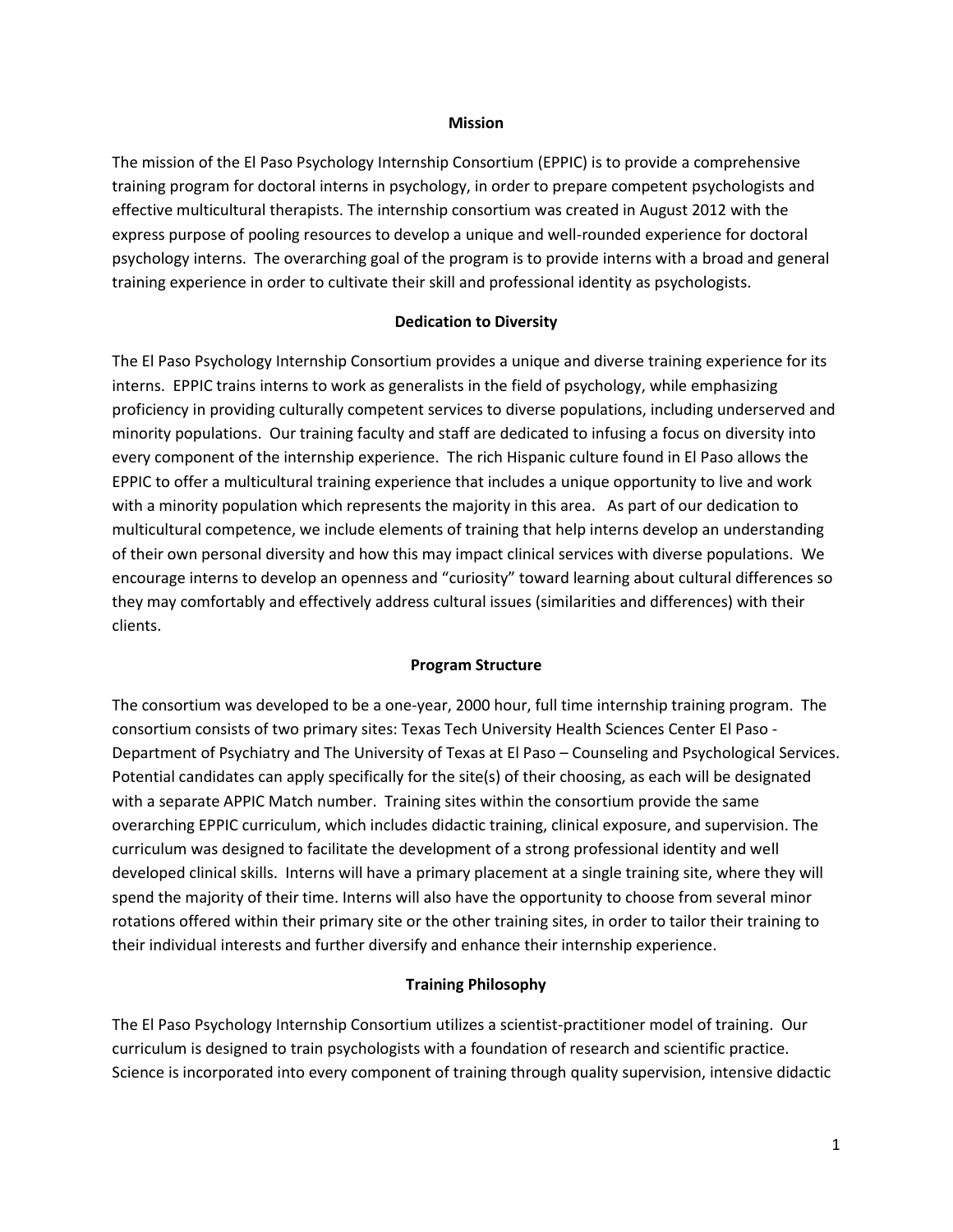training, research opportunities, and clinical work. More information about the integration of research in the training program can be found below in the Research and Presentations section.

EPPIC offers a variety of training experiences through the inclusion of two diverse training sites, thereby providing a breadth of experience to doctoral interns. This breadth offers interns greater opportunity to tailor their training experience to their individual needs and interests. The EPPIC faculty and staff respect the knowledge, experience, exposure to new research, and ideas of new interns as highly valuable in maintaining a high standard of internship training, and in contributing to the provision of high quality clinical services to various populations of the El Paso Community. As a doctoral internship program, EPPIC prioritizes training. Any expectations surrounding the provision of clinical services by interns are considered secondary to training, and intern case loads are closely monitored to ensure their adequacy in allowing interns to achieve the goals and objectives of the training program.

#### **Internship Sites**

#### The University of Texas at El Paso –Counseling and Psychological Services

Counseling and Psychological Services at the University of Texas at El Paso considers the training of future professionals in the field of psychology an integral part of the overall mission of CAPS. As part of their primary rotation at CAPS, interns will have the opportunity to engage in individual, couples, and group counseling. Interns will also be involved in doing intakes and crisis counseling, as well as providing students with career and vocational counseling. Assessment and diagnosis utilizing the DSM-5, as well as assessments for learning disabilities, ADHD, emotional disabilities and possible developmental disabilities are also part of the duties of interns working at CAPS. There will be opportunities for interns fluent in Spanish to administer assessments and provide counseling in Spanish. Interns will also be working with students and staff providing outreach and consultation services. As part of the CAPS Practicum Training Program, interns will supervise one masters or doctoral level practicum student each semester. Interns will provide two formal case presentations during the year, as well as a formal research project/presentation to the professional staff. Interns will receive additional training and supervision by attending weekly peer case review meetings and attending bi-monthly multicultural, assessment, and supervision seminars. Interns will develop two outreach presentations, provide two formal case presentations and complete one program development project during the year.

#### Texas Tech University Health Sciences Center El Paso (TTUHSC EP)

TTUHSC El Paso has one full-time doctoral intern position. The intern will provide outpatient mental health services to children, adolescents, and adults through: individual, dyadic, and group therapies; psychological assessments and testing; psychoeducation and outreach; and consultation. Opportunities to provide clinical services in Spanish will be provided. Depending on availability and interest, the intern may also engage in the supervision of medical residents, staff trainings, outreach, teaching, and/or research throughout the internship year. In addition to weekly EPPIC seminars and didactics, the intern will have multiple opportunities for professional development, such as: multidisciplinary didactics; journal club meetings; grand rounds; and other seminars, webinars, and workshops hosted within our academic medical center campus. Due to the multicultural focus at EPPIC, interns placed at TTUHSC El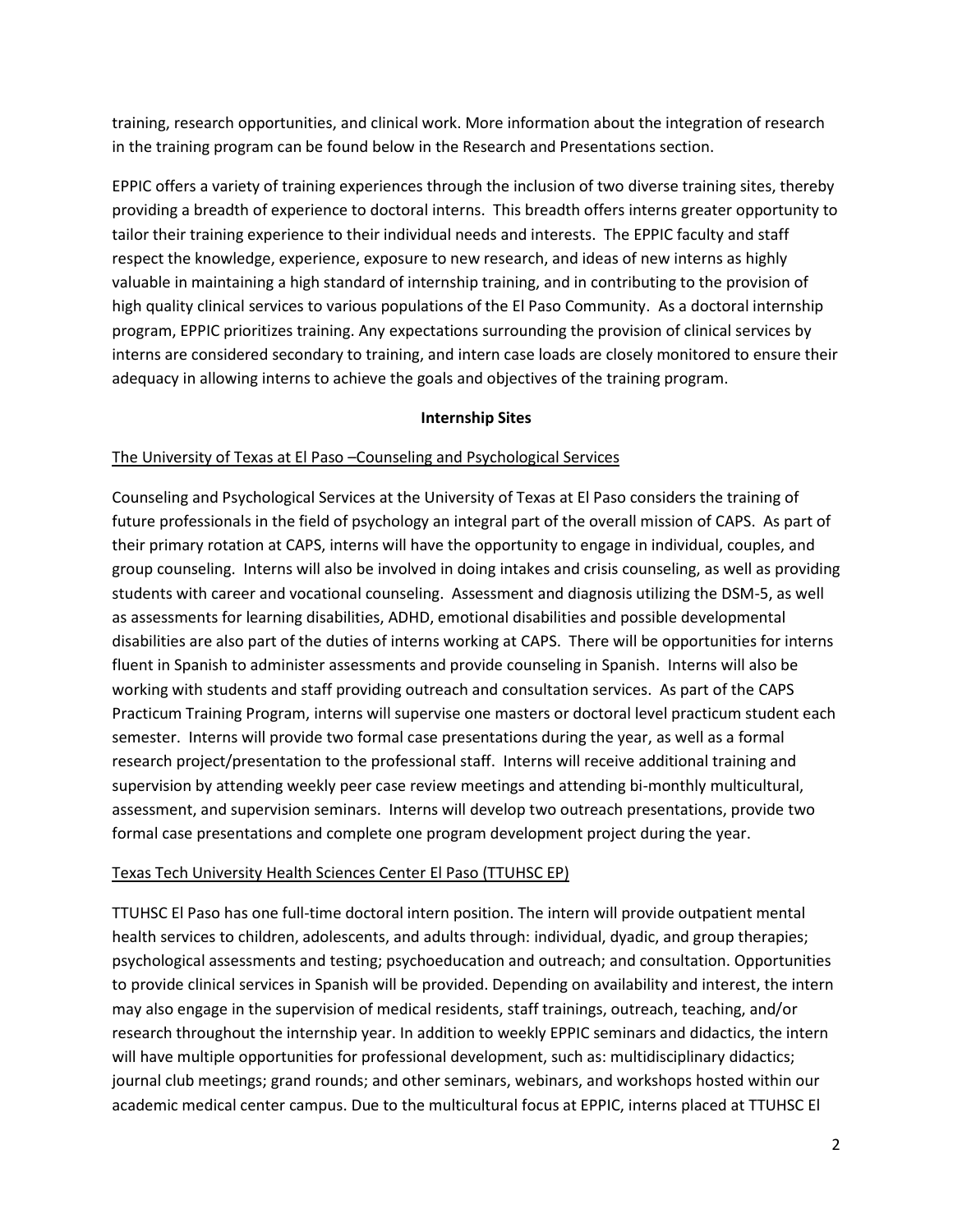Paso will be required to participate in TTUHSC EP's Diversity Inclusion & Global Health Committee seminars and grand rounds, as time permits.

#### **Training Experience**

Across training sites, interns are expected to dedicate approximately 25% of their time to Intervention Services. Interns will also spend approximately 20% of their time in assessment. Approximately 10% of their time will be engaged in didactic training as well as 10% for supervision. Interns will also dedicate 10% of their time in minor rotations and 10% engaged in research and presentation preparation. The final 15% of interns' time will be dedicated to site-specific training activities and administrative responsibilities.

#### Intervention

Interns will receive experience in providing a wide range of intervention services. The types of intervention services may include but are not in limited to the following: individual, couples, family, and group counseling; career counseling; consultation; triage and crisis intervention; prevention and outreach services. Interns dedicate approximately 13 to 15 hours a week to intervention at their primary sites.

#### Assessment

Interns are expected to complete a minimum of five integrated psychological reports during the internship year. Depending on the training site or rotation, the maximum number of integrated reports will vary. These comprehensive assessments may include, but are not limited to, a combination of the following: clinical and diagnostic interviewing (structured and semi-structured interviews), symptom inventories, cognitive assessments, academic evaluations, personality testing, standardized self-report instruments, projective assessments, and review of medical records.

#### Didactic Training

The EPPIC includes an intensive didactic training series as a major component of its core curriculum. Through these seminars, interns are exposed to empirical research, evidence-based practices, and scholarly topics that are intended to round out their academic training and to enhance their ability to apply scientific and critical thinking to their clinical work. As part of the didactic program offered through the EPPIC, interns will also have the opportunity to meet and learn from fellow researchers in the field of psychology. Interns will attend presentations throughout the year given by these professionals and learn about what new research is being conducted.

All EPPIC interns will receive the following didactic training together: Supervision Seminar, Multicultural Seminar, Assessment Seminar, and Intern Training Seminar. These training seminars will provide interns with 3 hours of didactic training per week. Interns may also receive an additional hour of didactic training at their individual primary training sites.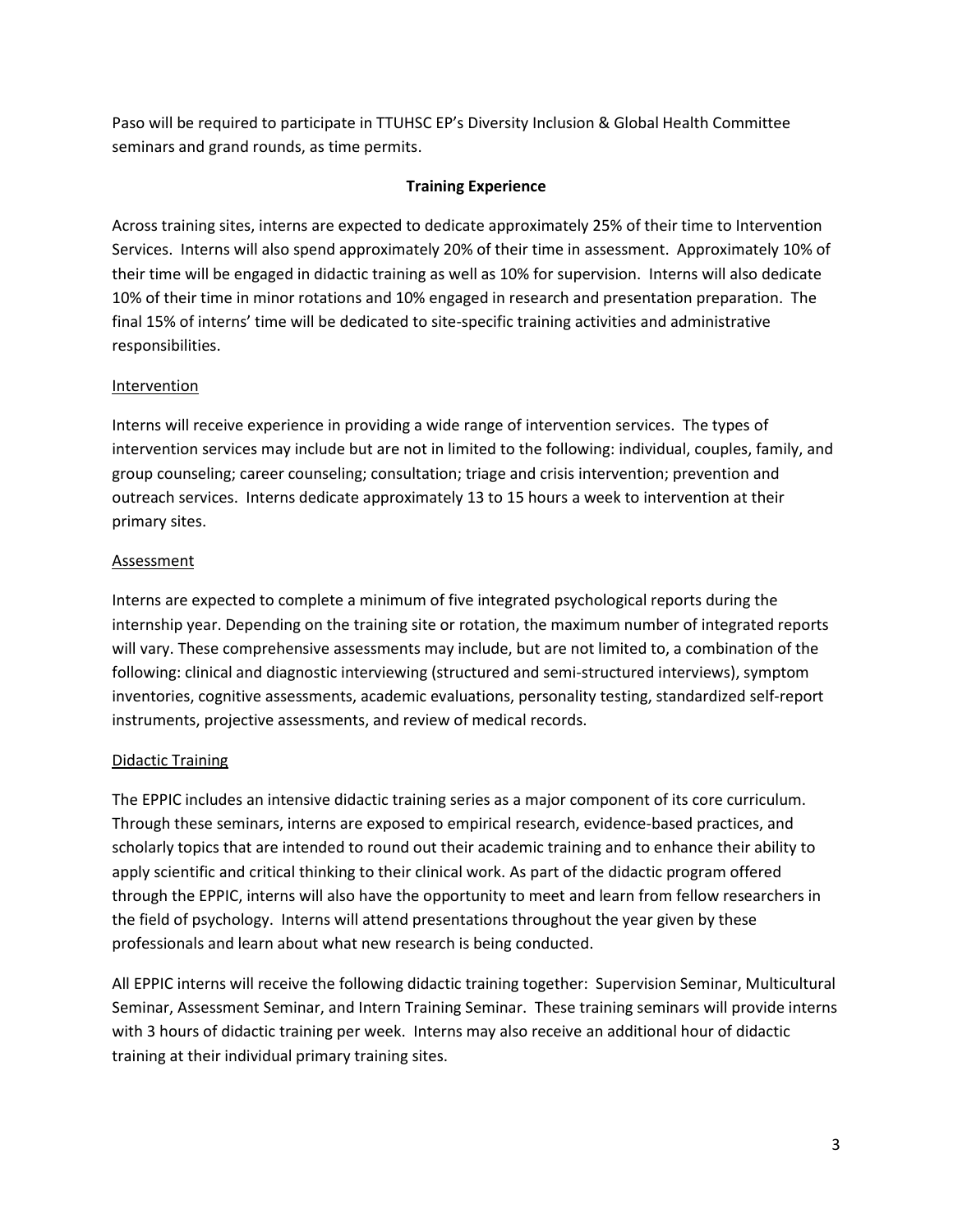- Intern Training Seminar: Interns will meet weekly for one and a half hour to participate in academic seminars offered by professionals from the EPPIC, or professionals from the community. Topics such as treatment, cultural issues, diagnosis, treatment plans, theory, ethics and legal issues, and post graduate career planning are a few of the issues that may be discussed. Interns will also be required to present at the training seminar the findings of their major research project, dissertation, or research.
- Multicultural Seminar: Interns will attend a one and a half hour seminar offered for 16 weeks regarding multicultural issues which is designed specifically to help interns understand their personal, ethnic, and cultural background and its impact on the client-therapist relationship. Interns will also discuss the variety of multicultural issues spanning a variety of topics.
- Supervision Seminar: Interns will attend a monthly one and a half hour seminar for 16 weeks designed to help interns gain experience in providing supervision. Interns will study the internship process, explore and present on different models of supervision, as well as discuss certain topics related to supervision including parallel processing, confrontation, evaluation, ethics etc.
- Assessment Seminar: A one and a half hour assessment seminar will be held for 16 weeks covering DSM-5 diagnosis, assessment, and report writing. Topics such as assessment theory, standardized and projective testing, test interpretation, and report writing will be covered. Time will also be allotted for interns to discuss and consult regarding the clients they are currently assessing as they fulfill the assessment component of their internship program.

#### Supervision

Each intern will be assigned a licensed psychologist within their primary training site as their primary supervisor. Interns will receive a minimum of two hours of individual supervision per week from their primary supervisor, one hour of group supervision led by the EPPIC faculty on a rotating basis, and onehalf hour of supervision per week from their minor rotation supervisor.

Each site will provide the intern an additional one half to one full hour of supervision per week, the nature of which will vary by training site. Please refer to individual site descriptions for more information regarding supervision. If interns participate in providing supervision to practicum students, they will receive an additional hour of supervision each week from a licensed psychologist in order to support that experience. All interns will receive a minimum of 4 hours of supervision each week.

#### Minor Rotations

Interns will participate in two 6-month rotations. Interns are given the opportunity to select from a variety of elective rotation foci regardless of their primary training placement. Below are the current elective rotations offered by the consortium:

#### UTEP-CAPS

*Assessment Rotation*: This minor rotation will offer an expanded assessment experience beyond the required EPPIC assessment curriculum for those interns who are interested in further honing their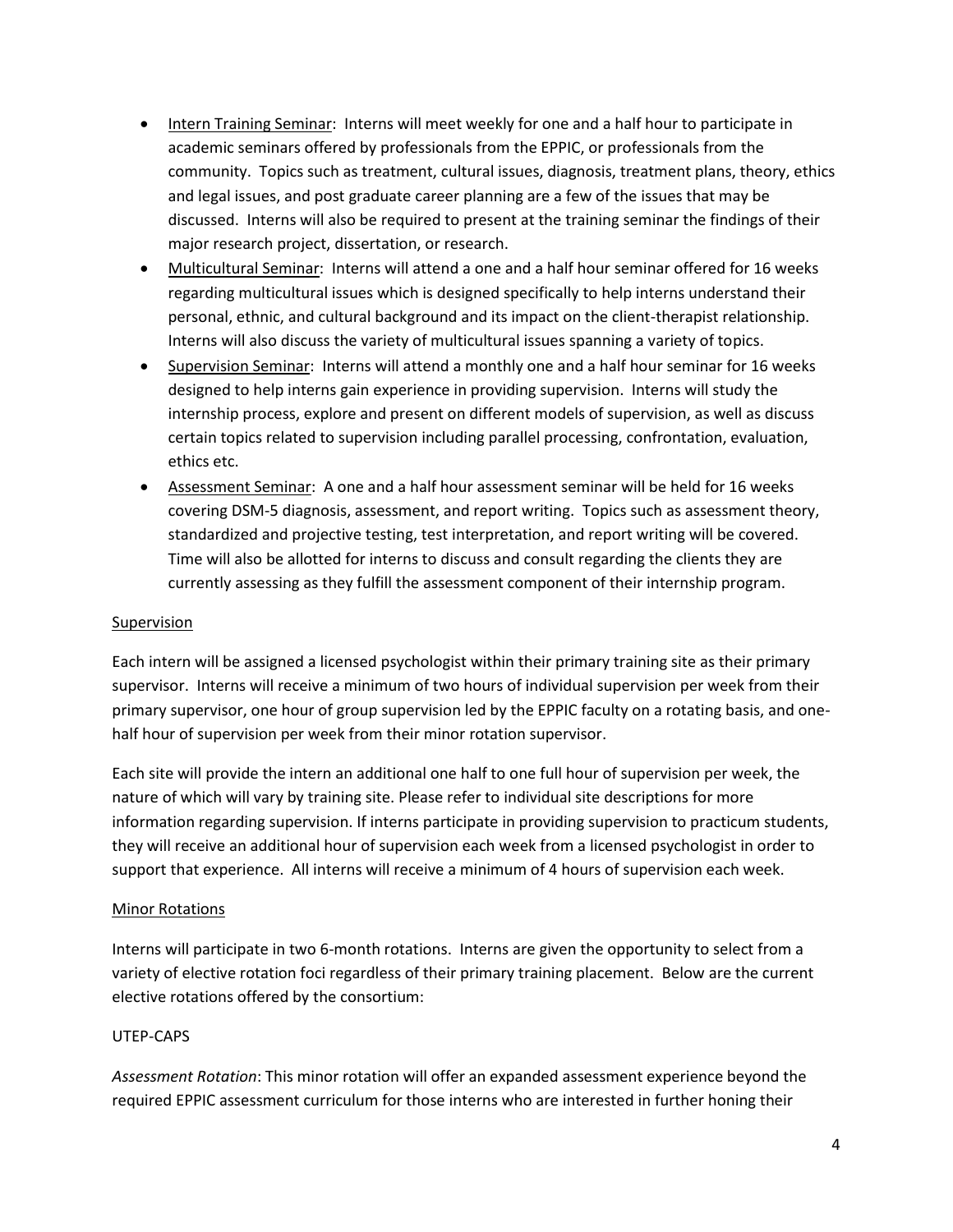assessment skills. Interns will consult with students coming to the Center for assessment in order to develop a defined diagnostic question, and select and administer an appropriate battery of measures. Interns will then write a formal assessment report. This rotation will include the completion of three formal assessments and associated reports. ADHD, learning disabilities, personality and career assessments are the most common assessments performed.

*Spanish Speaking Services Rotation:* Spanish speaking interns who wish to gain training on providing Spanish clinical services are encouraged to join this rotation. Interns will carry Spanish speaking clients on their caseload and receive clinical supervision from a Spanish speaking licensed psychologist. Interns will have supervision in Spanish and will read current scientific literature on the delivery of Spanish speaking services. Inters will also participate in a Spanish speaking psychoeducation or process group and may conduct Spanish speaking assessments or outreach presentations.

*Career Counseling Rotation*: Interns interested in developing greater knowledge and skill in the area of career counseling may choose this minor rotation with the University Career Center. Responsibilities include both career counseling and assessment; helping students with cover letters and resumes; mock interviewing; and teaching workshops.

*Collegiate Recovery Program*: Interns who are interested in this rotation will work with the Collegiate Recovery Program and their focus on assisting students who may be struggling with alcohol and drug abuse/dependence issues.

*Campus Advocacy, Research and Education*: Interns interested in working with the CARE program will assist students who have been victims of crimes by providing advocacy support, counseling services, and outreach services.

*Outreach Rotation*: Interns who wish to gain additional experience in outreach can work with the CAPS' outreach coordinator in providing outreach services to the UTEP community. Interns have the opportunity to provide presentations, workshops, and classes on a variety of subjects such as self-care, counseling center services, interpersonal skills, academic enhancement, and personal enrichment. Interns will also have the opportunity to create two of their own outreach presentations which may be used to educate and inform future students and staff.

*Supervision Rotation*: Interns will have the opportunity to supervise either a masters or doctoral level student participating in the CAPS' Advanced Practicum Training program. Interns will provide one hour of individual supervision per week. Interns will be responsible for reviewing their trainee's notes and viewing their sessions. Interns will be responsible for assessing their trainee's progress and development and for their end-of –the-semester evaluation. Interns who choose this rotation will be offered one hour of supervision of supervision with a licensed psychologist at the CAPS.

#### TTUHSC El Paso

*Employee/Residence Assistance Program - Texas Tech Health Sciences Center El Paso.* The EAP/RAP Clinic provides brief outpatient services for employees and their immediate family members, as well as for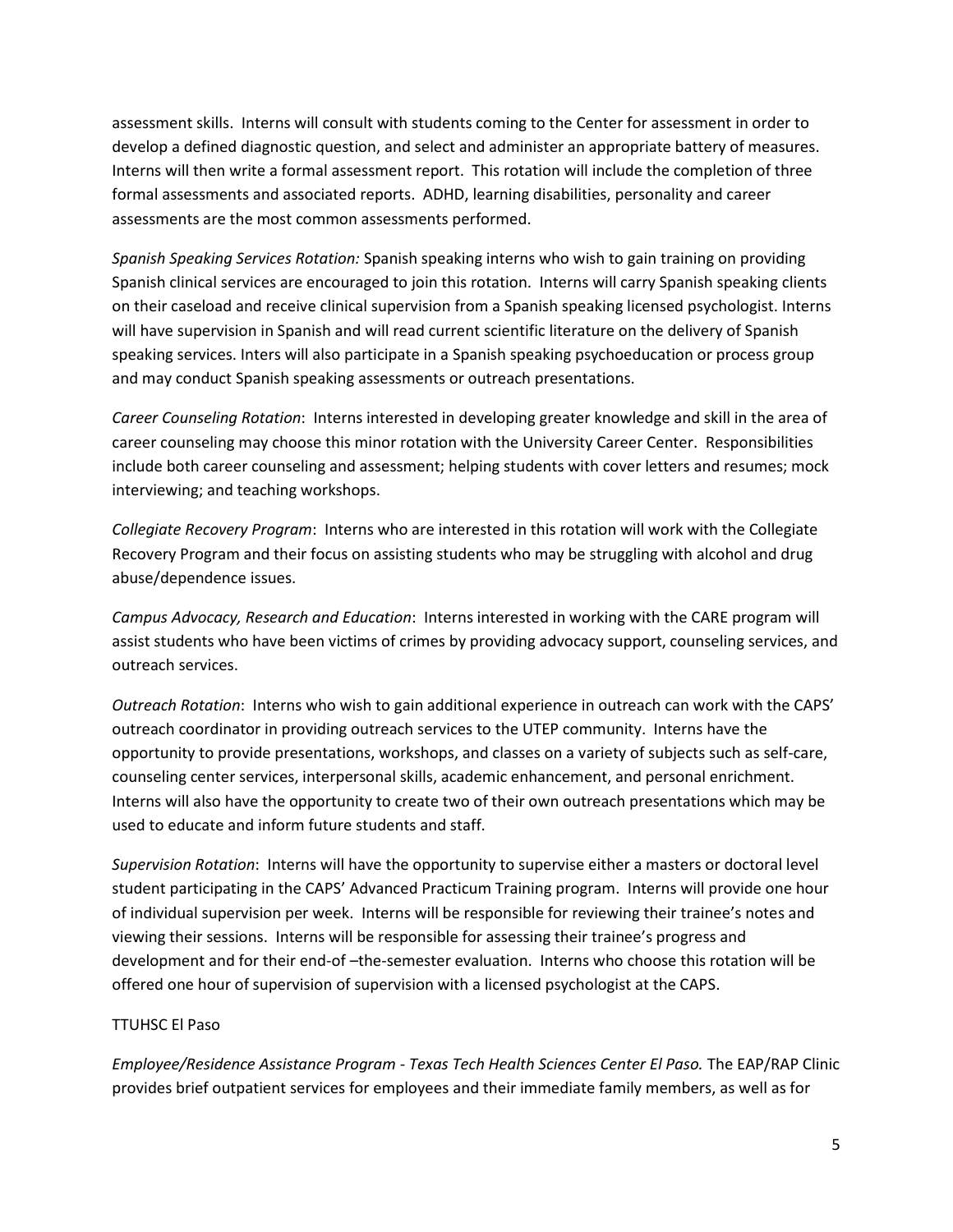medical residents of TTUHSC El Paso. Patients are referred for counseling through self-referral, or through their supervisors, and typically address problems that are beyond the participant's abilities to manage. Interns will have the ability to further their intake and diagnostic assessment experience with generally high functioning clients across the lifespan. Interns will also have the opportunity to develop their ability to provide psychological intervention through a brief model. The EAP/RAP Clinic is housed within the Department of Psychiatry on TTUHSC El Paso main campus.

*Veterans Outpatient Clinic – Texas Tech Health Sciences Center El Paso.* Interns interested in working specifically with military populations outside of the VA system would gain that experience here. The VA has partnered with TTUHSC El Paso through the Choice Program, which supports adult Veterans in receiving mental health services within the community. Patients are directly referred through the VA, and are provided individual therapy through a variety of evidenced based treatments. The Veterans' Clinic is housed within the Department of Psychiatry on TTUHSC El Paso main campus.

*Child/Adolescent Psychiatry Clinic – Texas Tech Health Sciences Center El Paso.* The Child & Adolescent Psychiatry Clinic provides a multitude of mental health services for children, adolescents, and their families. Interns will gain experience working with children and their families in different therapeutic modalities, including: play therapy, individual and group therapy, dyadic work, parent training, psychological testing and evaluation, developmental and diagnostic assessment, and interdisciplinary clinical consultation. Services are provided at the Child/Adolescent Psychiatric Clinic, an off-campus site close to downtown El Paso.

*Juvenile Probation Department – El Paso County, Texas*. Interns interested in working with children and adolescents in an inpatient forensic setting would gain that experience at JPD. Clinicians assist the detained adolescents and their families in personal growth and development by utilizing their strengths to work through mental and behavioral health issues. Interns will gain a variety of experience with incarcerated youth through the provision of mental health services such as: crisis management, psychological testing and evaluation, behavioral interventions, psychoeducation, consultation within a multidisciplinary team, and team training. Therapeutic interventions likely center around issues of trauma, interpersonal difficulties, severe mental illness, and skills building. Services are provided on-site at the JPD campus.

*Consultation/Liaison Service – University Medical Center, Emergency Room, El Paso, Texas.* Interns participate in evaluations of patients referred by the local mental health authority or patients who have been transferred from other facilities. Interns learn to participate in patient care as part of an interdisciplinary team.

#### Research, Presentations, and Intern Project

Interns will have the opportunity to participate in research offered at their primary sites or through minor rotations. These research opportunities are described more thoroughly in the training site manual. Interns are also given time to pursue their own research interests or continue their work on dissertations.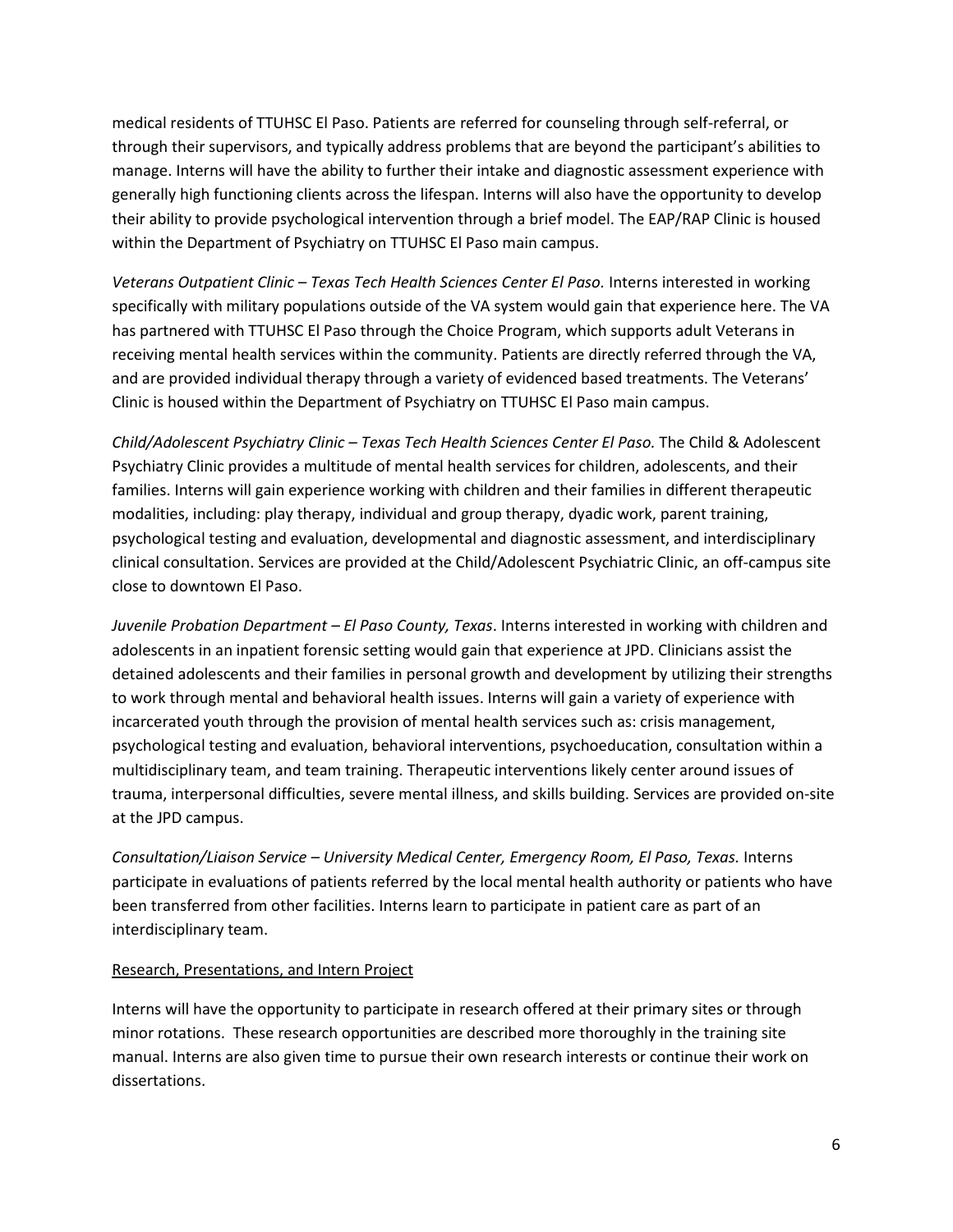Interns will also have the opportunity to present during the didactics seminar series. Interns are free to choose to present on their intern project (see below); their current dissertation topic or other research they have done. Presentations will be given to fellow interns, EPPIC faculty and other invitees. The primary purpose of this presentation is to demonstrate how science informs practice; therefore, it is important that interns include this component into their professional presentation by using current and relevant research findings and relevant theory to support their presentation. Interns must get prior approval from their primary supervisor regarding the presentation topic. Interns who wish to prepare their research for publication or presentation at professional conferences will be encouraged and supported in doing so.

Interns are expected to engage in several activities throughout the year to demonstrate their ability to integrate current research and best practices into their clinical work. Interns will provide at least two comprehensive case presentations during the year. These case conceptualization presentations will consist of both a paper and a presentation. These clinical case presentations will be of clients with whom interns are currently working. Interns will use current research and scholarly readings to support the identification of a theoretical approach, development of a case conceptualization and generation of a treatment plan. Any evidence-based or promising practices appropriate to the case will be reviewed and considered in treatment planning. Interns will also be required to take into consideration issues of diversity, which may impact their conceptualization and treatment plan. Prior written consent from clients must be obtained. Interns will have the opportunity to present to their peers as well as clinical staff in order to receive feedback and suggestions.

Interns are also required to demonstrate an understanding of models and methods of program development and evaluation. To this end, interns will be required to submit another type of integration assignment identified as an "intern program development project." The objectives of this project is to integrate the science of psychology with its actual practice, demonstrate knowledge of program evaluation and to consider carefully considered issues of diversity and the potential impact on the topic of interest. To reach these objectives, interns are asked to develop their own program that has relevance to either of the primary sites. Interns will perform research to support and justify the need and layout of their project. Interns will consider literature and studies that will support each component of their project. Interns will also develop a method of evaluating the program for efficacy using relevant literature and research findings.

#### **Accreditation Status**

The El Paso Psychology Internship Consortium has been a member of the Association of Psychology Postdoctoral and Internship Centers (APPIC) since 2013 and participates in the National Match.

The EPPIC is accredited by the American Psychological Association (APA).

Questions specifically related to the program's accreditation status should be directed to the Commission on Accreditation: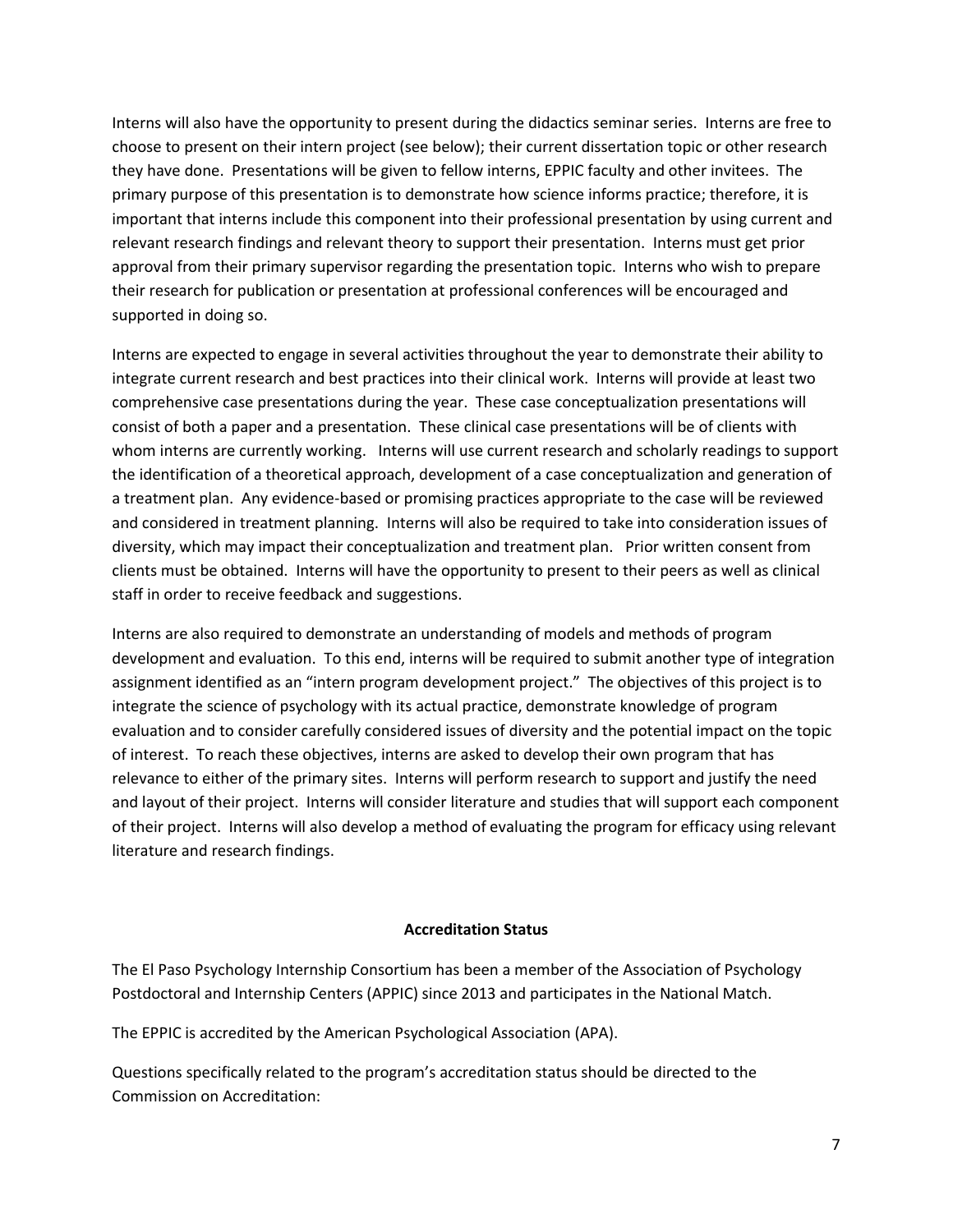Office of Program Consultation and Accreditation American Psychological Association 750 1st Street, NE, Washington, DC 20002 Phone: (202) 336-5979 Email: [apaaccred@apa.org](mailto:apaaccred@apa.org)

#### **Application Process**

The consortium currently offers 4 full-time internship positions: three positions at The University of Texas at El Paso – Counseling and Psychological Services and one position at Texas Tech University Health Sciences Center El Paso - Department of Psychiatry.

Students may select the primary training site(s) within the consortium for which they are applying by locating the National Match number below. EPPIC participates in the APPIC application and selection process, thus applicants should utilize APPIC's online process for submitting the following application materials:

- Completed On-line APPI application (Accessible through [www.appic.org\)](http://www.appic.org/) which includes the following:
	- o Cover Letter
	- o Current Curriculum Vitae
	- $\circ$  Three letters of recommendation. Two of the letters must be from primary supervisors who can comment on your clinical work.
	- o Official transcripts of all graduate coursework.

Application deadline is November 15<sup>th</sup>. Applicants are not eligible for review until all required application materials are received. Applicants will be notified of their interview status by December 15. EPPIC prefers to conduct their interviews via video conference; however, if this option is unavailable to candidates, arrangements will be made for a phone interview.

#### **Selection Process**

#### **Screening**

Completed applications will be reviewed by selected members of each consortium site. Evaluations are based upon a point system which takes into regard basic criteria for readiness for internship; intervention, assessment and supervision hours; types of intervention and assessment experiences, letters of recommendation and essays; and overall fit with the consortium and/or individual sites. If the applicant is no longer under review they will be notified via e-mail of their application status by December 15.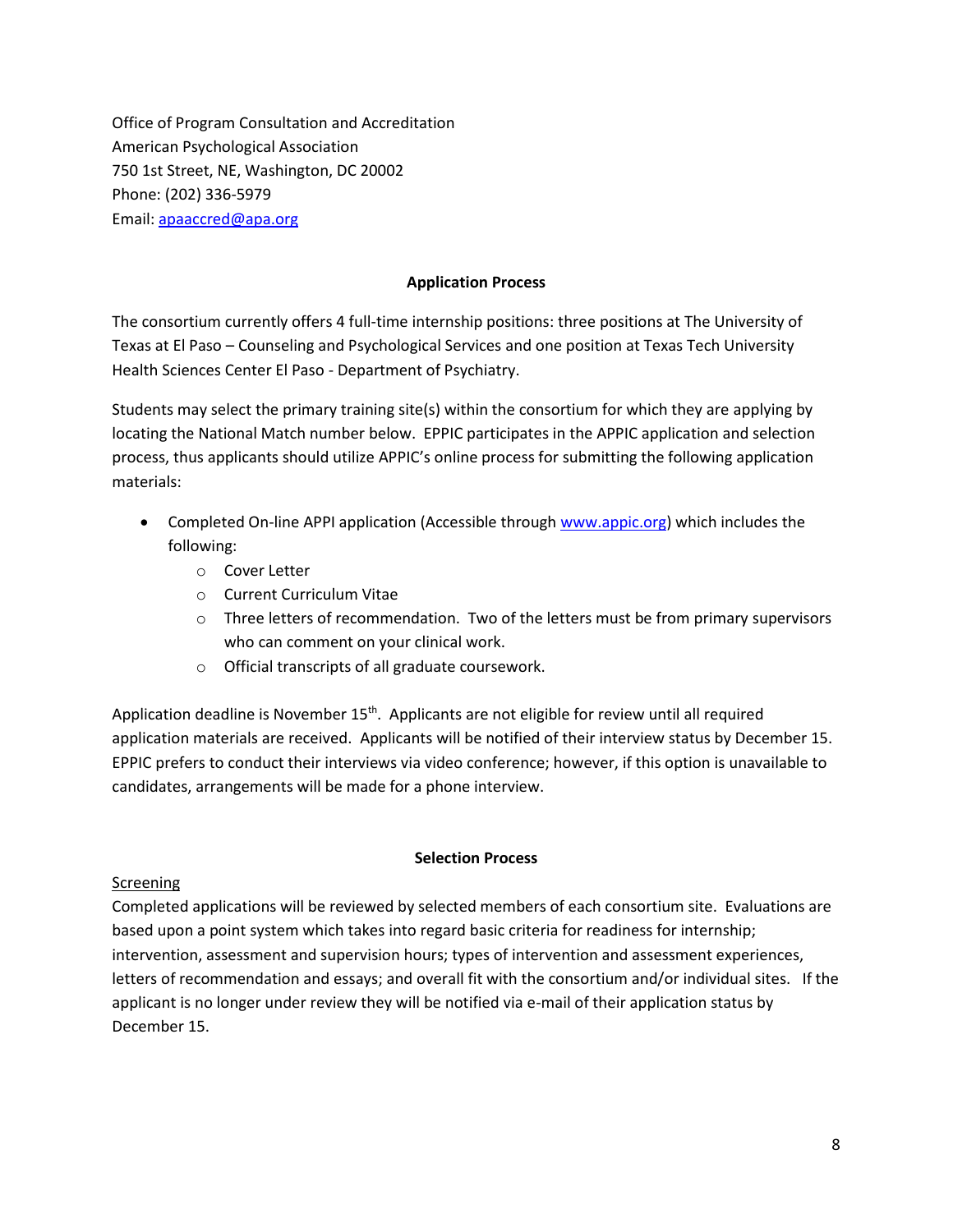#### **Interviews**

If the applicant has passed the screening process, the applicant will be invited to participate in an interview. Interviews will be conducted via video conference. Applicants will be contacted by phone and/or email to set-up this interview. Interviews take place the first three weeks in January.

#### Selection

Each primary site from the consortium is registered to participate in the National Match. Applicants must include the national match number of the primary site for which they are applying on the APPIC application. To be considered, applicants must be registered with the [National Matching Services Inc](http://www.natmatch.com/psychint/) through APPIC.

### **National Match Numbers for Primary Sites**

| The University of Texas at El Paso – Counseling and Psychological Services: | 222212 |
|-----------------------------------------------------------------------------|--------|
| Texas Tech University Health Sciences Center Department of Psychiatry:      | 222213 |

#### **Application Deadline:**

Application deadline for all materials is **November 15th** .

Applicants are not eligible for review until **all** required application materials are received.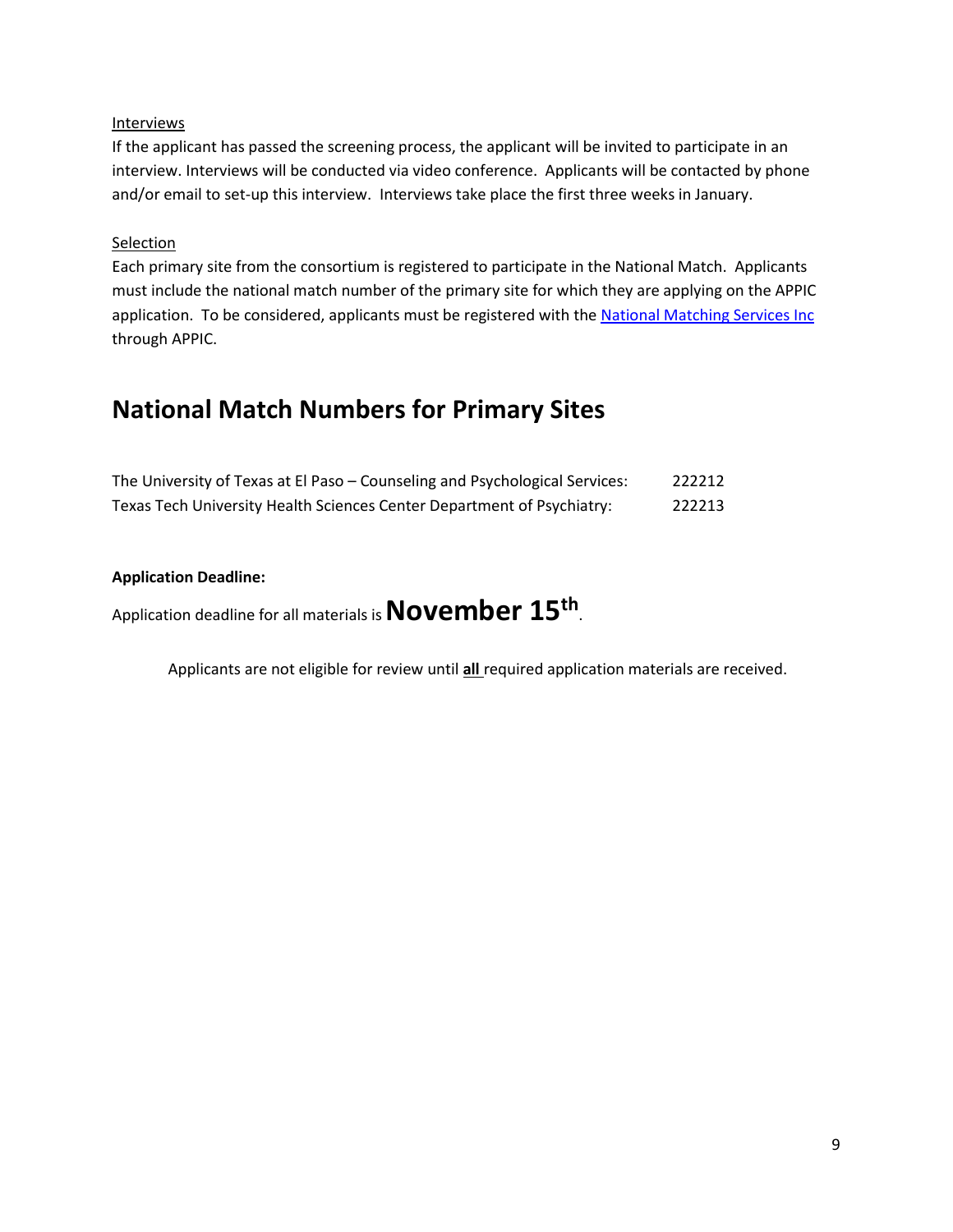#### **Training Sites**

#### **The University of Texas at El Paso - Counseling and Psychological Services**

#### **3 Full-Time Funded Positions**

#### General Information

The University of Texas at El Paso's Counseling and Psychological Services (CAPS) has been offering psychological services and support for its students since 1967. UTEP's Counseling and Psychological Services staff believes that good mental health is the cornerstone of personal, academic, and career success. As such, Counseling and Psychological Services' mission is to support the students of The University of Texas at El Paso in their personal, academic, and career endeavors by providing developmental, remedial, and preventative mental health services to students. The center's staff also believes that a healthy environment facilitates mental health. Therefore CAPS aims to support the learning environment of the University by providing outreach programming for students and consultative services regarding student concerns to faculty and staff.

Counseling and Psychological Services is dedicated to providing high quality mental health services that support the student's ability to benefit from their experience at The University of Texas at El Paso. To this end, CAPS provides career counseling; psycho-educational workshops; individual, group, and couples counseling; crisis intervention; and professional training experiences that are responsive to the individual, cultural, and demographic diversity of our students.

#### **UTEP CAPS Staff:**

Brian Sneed, Ph.D., L.P. – Director Jorge Marquez, Ph.D., L.P. – Assistant Director/Director of Training Jeffrey Kuroiwa, Ed.D., L.P.C. – Assistant Director for Clinical Services Marieli Pinero-Melendez, Ph.D., L.P. – Outreach Coordinator David Jones, Ph.D., L.P. – Assessment Coordinator Krista Powell, Psy.D., L.P. – Diversity Coordinator Cecilia Holguin, M.S.W., L.C.S.W. – Community Liaison Elisa Dobler, M.S.W., L.C.S.W. – Student Health and Wellness Center Liaison

#### **Contact Information:**

Site Training Director: Jorge A. Marquez, PhD – [jamarquez1@utep.edu](mailto:jamarquez1@utep.edu)

Website: <http://sa.utep.edu/counsel/>

| <b>Mailing Address:</b> | Jorge A. Marquez, PhD                 |
|-------------------------|---------------------------------------|
|                         | Counseling and Psychological Services |
|                         | University of Texas at El Paso        |
|                         | 202 Union West                        |
|                         | 500 W. University Ave.                |
|                         | El Paso, TX 79968                     |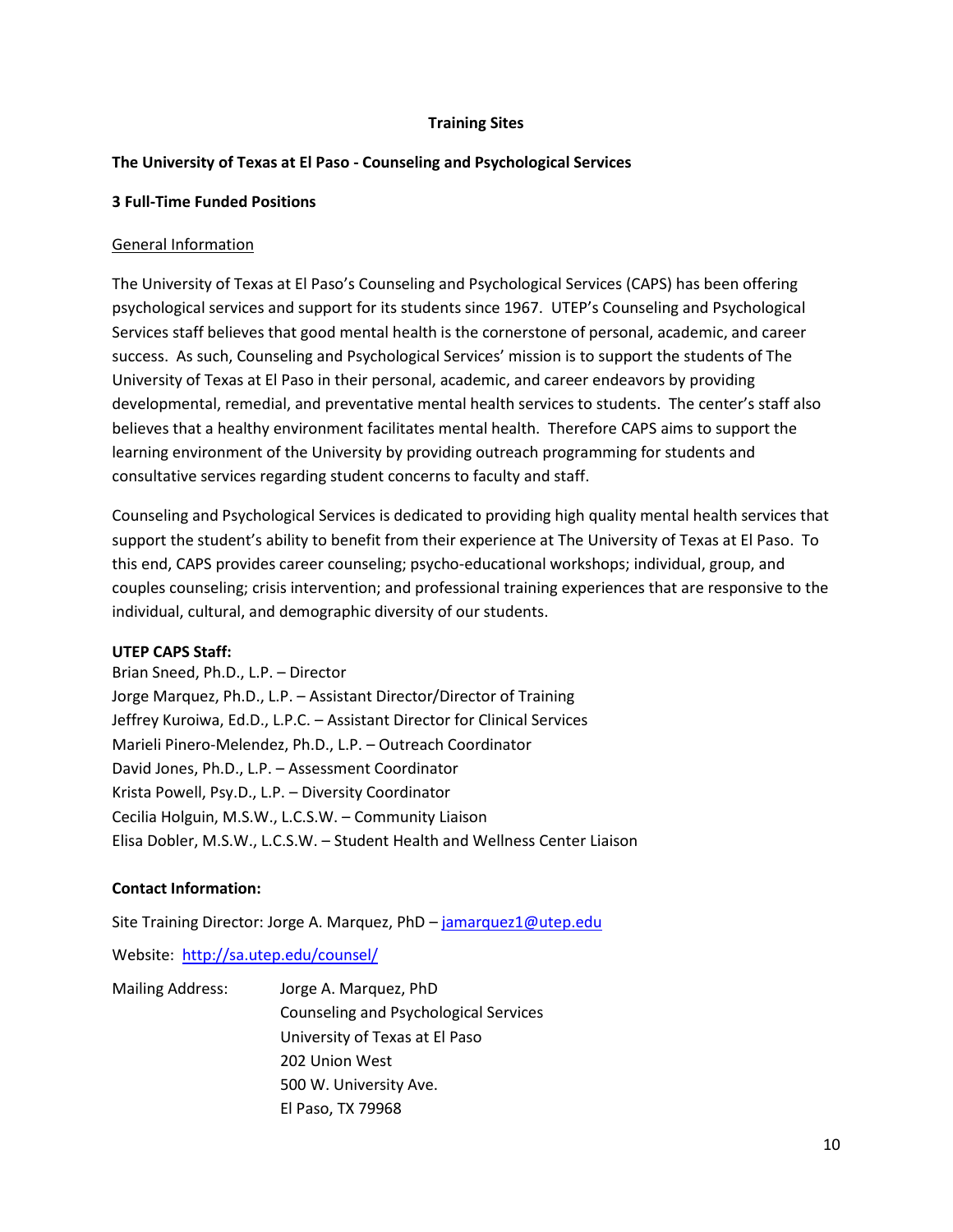#### **Texas Tech University Health Sciences Center - El Paso**

#### **1 Full-Time Funded Position**

#### General Information

Since 1973, Texas Tech Health Sciences Center El Paso has been dedicated to improving the lives of people in our community. To this end, TTUHSC focuses on the unique health care needs of socially and culturally diverse border populations through excellence in integrated education, research and patient care. When its doors opened in 1973, the Paul L. Foster School of Medicine (PLFSOM) was a regional medical campus for Lubbock where third and fourth year medical students had the option to complete their degrees. Today, the PLFSOM is the first four-year medical school along the U.S.-Mexico border and features an immersive clinical curriculum.

The Texas Tech University Health Sciences Center Paul L. Foster School of Medicine's Department of Psychiatry was founded in 1976, and provides primary care in the realm of psychiatry, and educates medical students and residents within this area. The department also collaborates with the Paul L. Foster School of Medicine's Center of Emphasis in Neurosciences in a quest to better understand and treat specific psychiatric conditions prominent in the Hispanic community. The Department has multiple clinicians and support staff that are bilingual and regularly provide services in Spanish. Faculty members actively teach residents, medical students, and predoctoral psychology interns, with the ultimate goal of retaining graduates in the El Paso area, to transition them into faculty positions at TTUHSC El Paso.

The Department conducts outpatient clinics daily in the El Paso Psychiatric Center located on campus and at the Children and Adolescent Clinic located off campus, near downtown El Paso. Locations at both clinics have ample free parking and are easily accessed via a city bus line. The Department has 4,083 square feet of space for clinical work. Of patients seen from April 1, 2010 to March 31, 2011, 22% were non-Hispanic White, 1% were African-American, and the vast majority were of Hispanic descent. Twenty percent were children under the age of 18, 67% were between the ages of 18-65 years of age, and 13% were over the age of 65. Only 26% of patients had private insurance, with 18% covered by Medicare and 19% by Medicaid.

#### **TTUHSC El Paso Psychology Internship Faculty**

Clinical Supervisors: Melanie Longhurst, Ph.D., L.P. – Site Training Director Vicki Thomas, Ph.D., L.P. Sarah Martin, M.D. Silvina Tonarelli, M.D. Fabrizzio Delgado, M.D. Peter Thompson, M.D.

Contact Information: Site Training Director: Melanie Longhurst, PhD - [melanie.longhurst@ttuhsc.edu](mailto:melanie.longhurst@ttuhsc.edu)

Website[: http://elpaso.ttuhsc.edu/som/psychiatry/](http://elpaso.ttuhsc.edu/som/psychiatry/)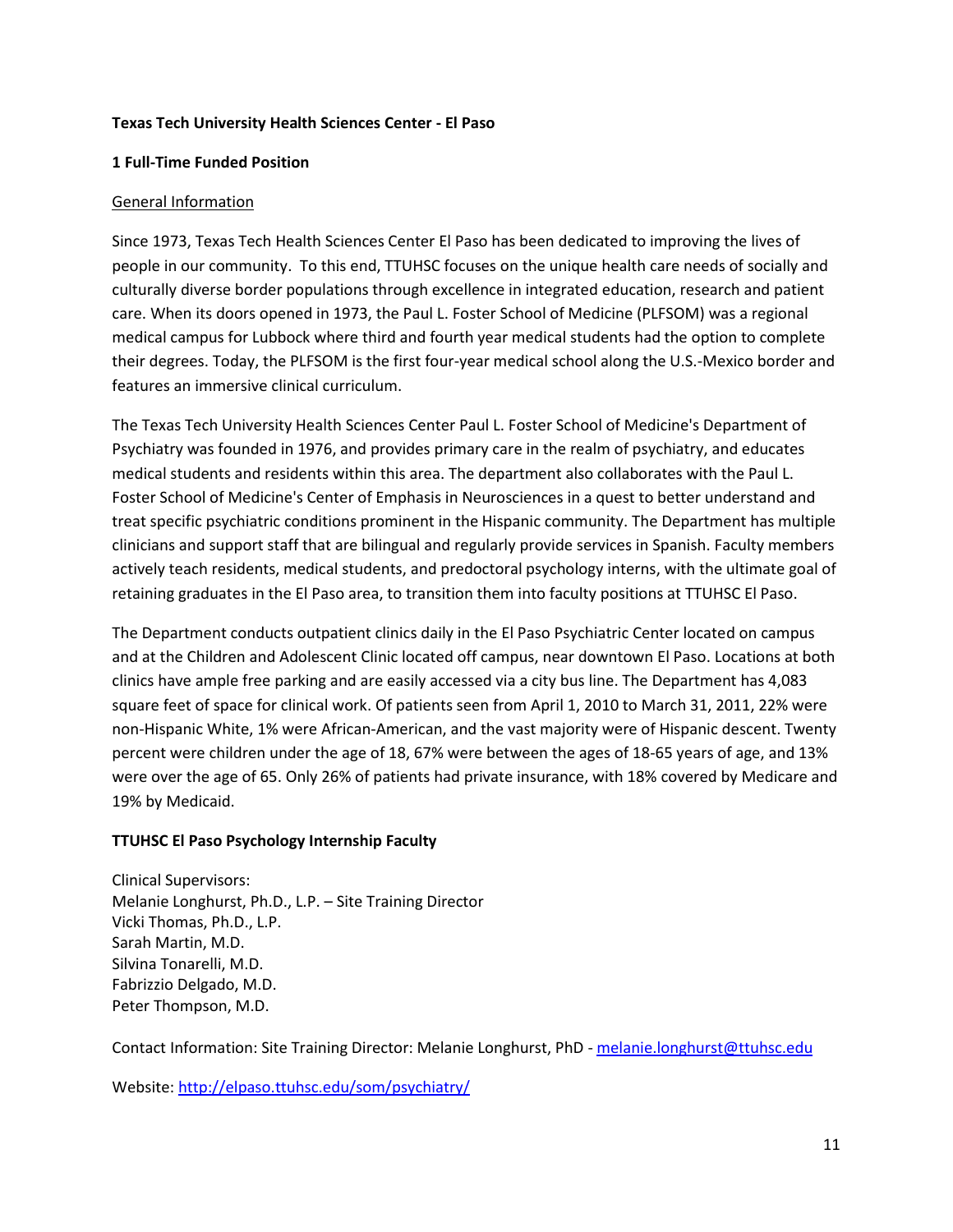Mailing Address:

Melanie Longhurst, PhD Texas Tech University Health Sciences Center at El Paso Paul L. Foster School of Medicine - Department of Psychiatry 4800 Alberta Ave El Paso, TX 79905-2709 (915) 215-5850

### El Paso Psychology Internship Consortium

#### COMPETENCIES AND TRAINING ELEMENTS

#### Competency I: Research

Training Elements:

- Integrates evidence-based theoretical/conceptual framework into practice
- Utilizes scholarly literature in determining treatment approaches and conceptualizations
- Utilizes supervision to discuss how to apply scientific knowledge in work with clients
- Demonstrates knowledge of theories and methods of program evaluation
- Demonstrates the substantially independent ability to critically evaluate and disseminate research or other scholarly activities at the local, regional, or national level

#### Competency II: Ethical and Legal Standards

Training Elements:

- Demonstrates knowledge of and acts in accordance with the following; the current version of the APA Ethical Principles of Psychologists and Code of Conduct; relevant laws, regulations, rules, and policies governing health service psychology at the organizational, local, state, regional, and federal levels; other relevant professional standards and guidelines pertaining to the profession of psychology
- Demonstrates ethical conduct with clients, co-workers, and others
- Recognizes ethical dilemmas as they arise, and applies ethical decision-making processes in order to resolve the dilemmas

Competency III: Individual and Cultural Diversity

Training Elements

- Demonstrates an understanding of how individual and cultural diversity affects psychological and personality development
- Demonstrates awareness of and respect for cultural differences
- Considers cultural issues in case conceptualization and diagnosis
- Considers cultural issues in selection of assessment and treatment modalities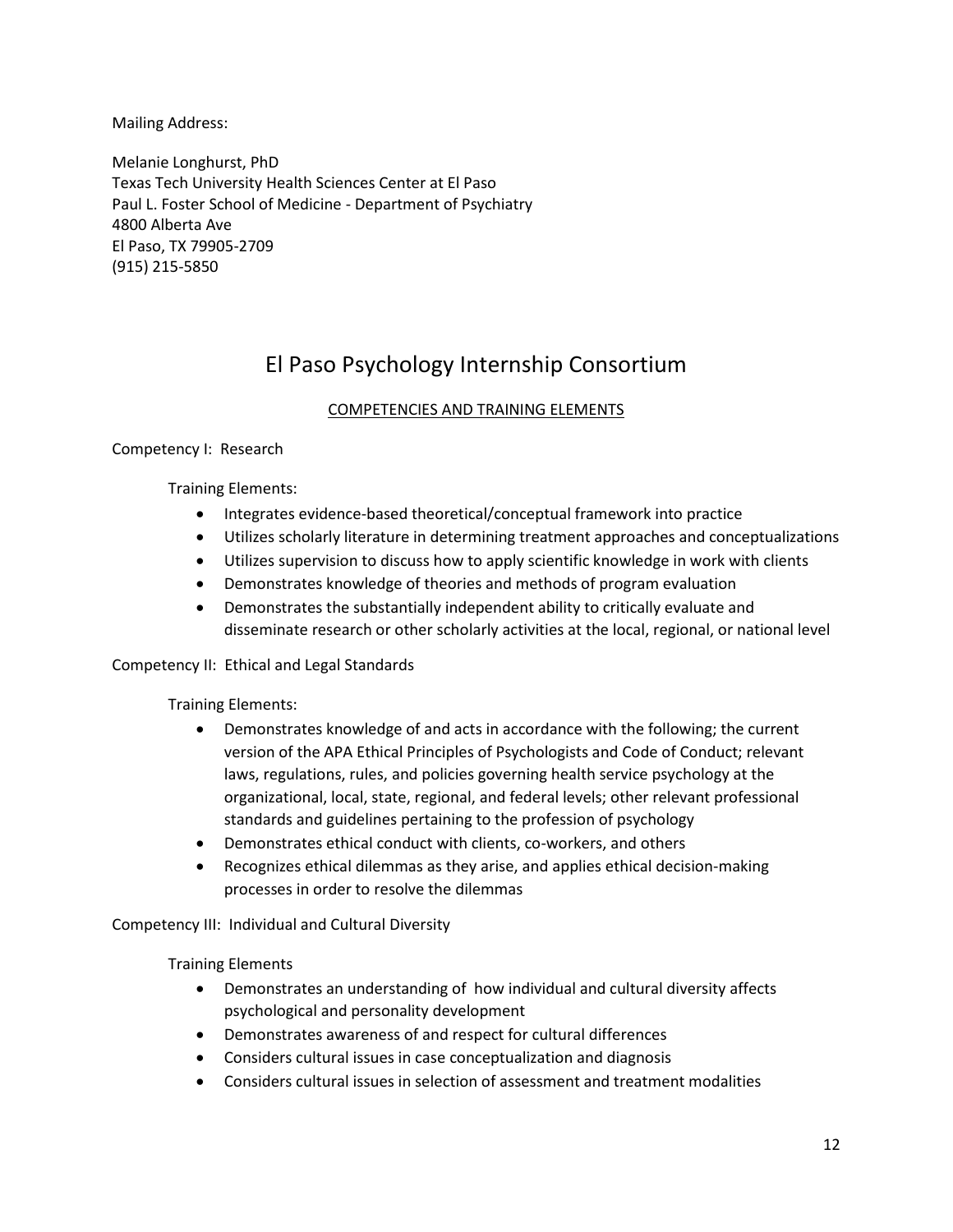- Demonstrates understanding of own cultural background and its impact on work with diverse clients
- Utilizes scholarly literature to inform practice with diverse clients
- Demonstrates comfort in working with diverse populations
- Uses culturally appropriate interventions with clients
- Utilizes knowledge about the role of culture in work with clients

Competency IV: Professional Values, Attitudes, and Behaviors

#### Training Elements

- Attends scheduled appointments, training activities, and meetings consistently and ontime
- Demonstrates appropriate physical conduct, including attire, consistent with context
- Engages in self-reflection and demonstrates understanding of the impact of self on others
- Demonstrates effective self-care
- Writes professional case notes and other clinical documentation
- Completes all required documentation in a timely manner
- Demonstrates effective management of clinical responsibilities
- Follows proper procedures in protecting client information and case files
- Demonstrates the previously stated professional activities with a greater degree of independence as they progress through their training

#### Competency V: Communication and Interpersonal Skills

#### Training Elements

- Communicates with and maintains appropriate relationships with clients, supervisors, and others in a professional and respectful manner
- Demonstrates awareness of internship setting and works appropriately within that setting
- Understands and produces documentation presented in a variety of communication styles (oral, nonverbal, and written)
- Demonstrates effective interpersonal skills and the ability to manage difficult communication well

#### Competency VI: Assessment

Training Elements

- Demonstrates a thorough working knowledge of psychological diagnostic nomenclature
- Utilizes historical, interview, and psychometric data to diagnose accurately
- Considers multicultural factors, diagnostic questions, and alternate diagnoses when selecting appropriate assessment instruments
- Accurately administers and scores assessment instruments
- Appropriately interprets results of assessment instruments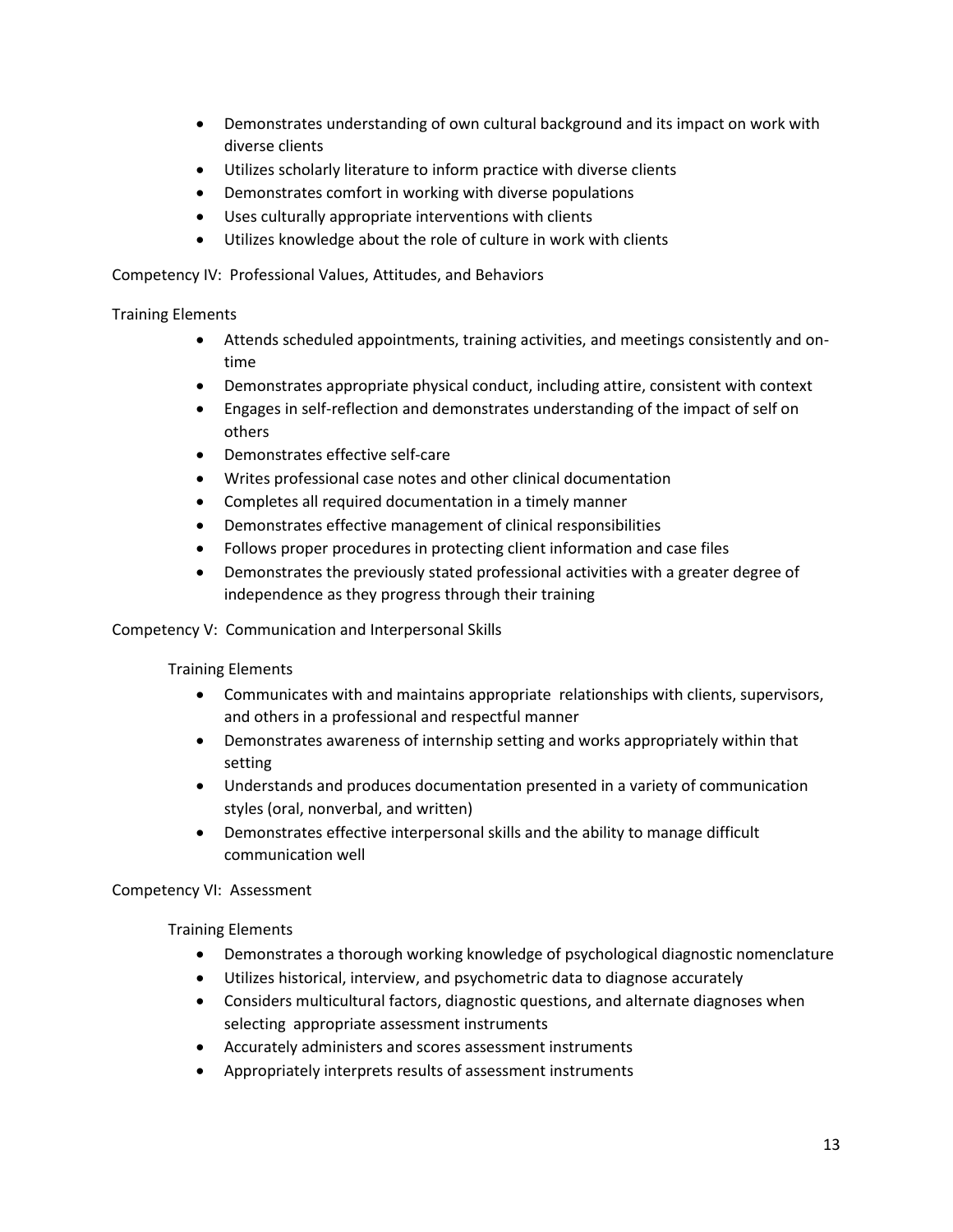- Integrates relevant data to answer presented assessment questions in a psychological report
- Appropriately conveys assessment results and conclusions to client

#### Competency VII: Intervention

Training Elements

- Establishes and maintains effective relationships with the recipients of psychological services
- Appropriately assesses for risk of harm to self or others
- Demonstrates capacity to manage high-risk clinical situations effectively and ethically
- Considers client input and factors of diversity when developing intervention plans
- Appropriately conceptualizes and describes presenting issues
- Develops evidence-based intervention plans specific to the service delivery goals
- Implements interventions informed by the current scientific literature, assessment findings, diversity characteristics, and contextual variables
- Demonstrates the ability to apply the relevant research literature to clinical decision making
- Modifies and adapts evidence-based approaches effectively when a clear evidence-base is lacking
- Demonstrates self-awareness and impact of self on therapeutic relationship
- Effectively evaluates intervention effectiveness using a variety of resources (objective measures, clinical consultation, supervision, etc.) and can readily make adjustments as necessary

#### Competency VIII: Supervision

#### Training Elements

- Receiving Supervision
	- o Demonstrates an understanding of the supervision process
	- o Communicates supervision needs and preferences
	- o Seeks supervision to address challenges and barriers in clinical work, ethical conduct, diversity issues and professionalism
	- o Arrives adequately prepared for supervision
	- o Demonstrates openness and non-defensiveness in supervision
	- o Demonstrates willingness and ability to integrate feedback to improve clinical skills and to further professional development
	- o Works with supervisor to set goals and tracks progress toward achieving goals
- Providing Supervision
	- o Demonstrates knowledge of models of supervision
	- o Demonstrates knowledge of the supervision process
	- o Applies knowledge of appropriate supervision skills

Competency IX: Consultation and Interprofessional/interdisciplinary Skills

Training Elements